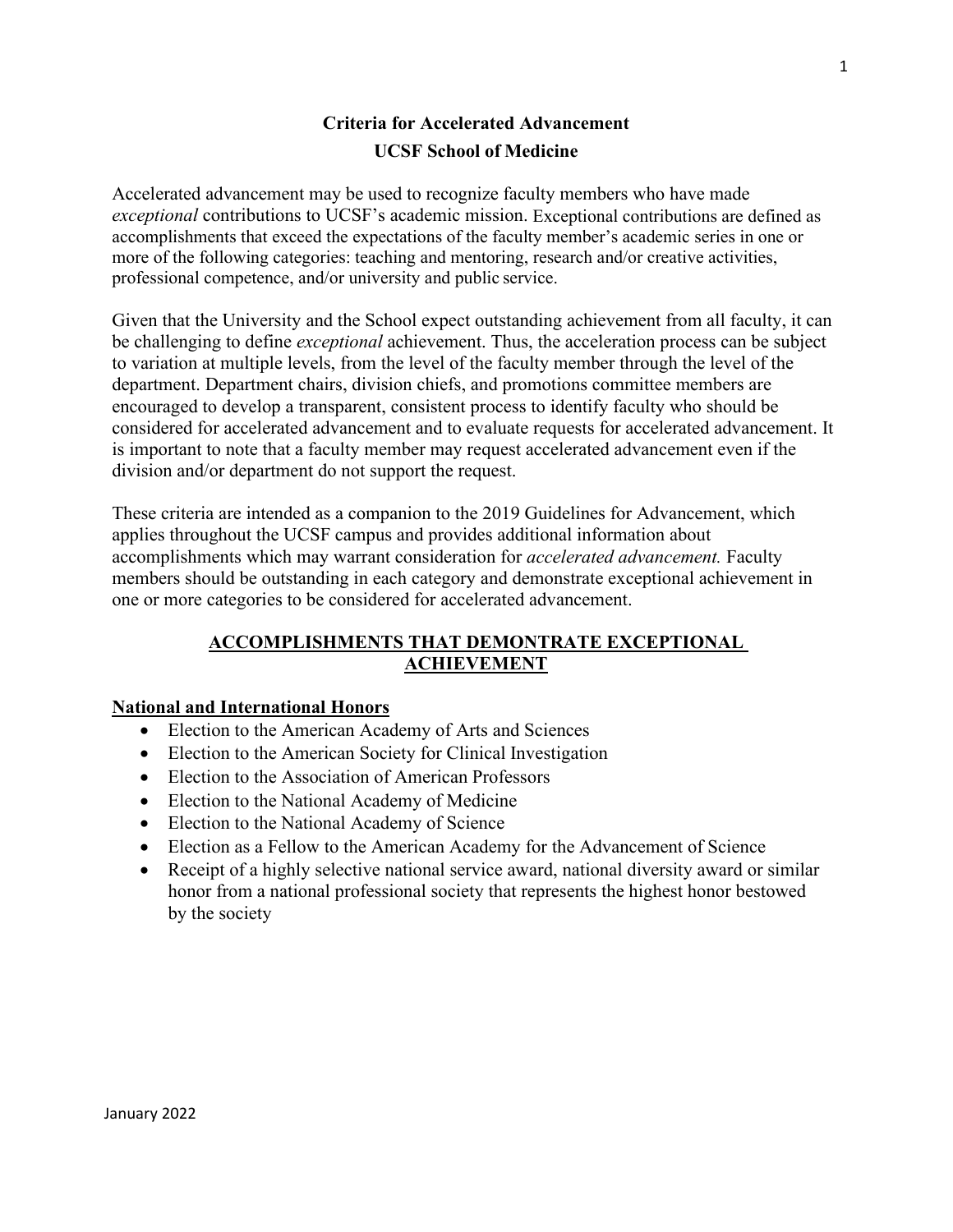# **UCSF Awards and Honors**

- Chancellor's Award
- Holly Smith Award for Exceptional University Service
- UCSF Academic Senate Distinction in Mentoring Award
- UCSF Academic Senate Distinction in Teaching Award
- UCSF Academic Senate Lifetime Mentoring Award
- UCSF Health Exceptional Physician Award
- Election to the Academy of Medical Educators

#### **UCSF Service**

- Committee on Academic Personnel: completion of 3-year term of service
	- may be considered at the completion of each 3-year term of service
- Committee on Animal Research: completion of 3-year term of service
	- may be considered at the completion of each 3-year term of service
- Committee on Human Research: completion of 3-year term of service
	- may be considered at the completion of each 3-year term of service
- SOM Admissions Executive Committee: completion of 3-year term of service on the high-intensity, time-intensive admissions committee
	- may be considered at the completion of each 3-year term of service

#### **Departmental Leadership**

• Exceptional accomplishments during or leading to a major leadership role

# **OTHER TYPES OF EXCEPTIONAL ACHIEVEMENTS**

In addition to the accomplishments listed above, faculty may be considered for accelerated advancement if they have demonstrated a sustained level of exceptional achievement since the last academic advancement in one or more of the categories listed below. The bulleted examples represent *the type of achievement* that may support consideration for acceleration. The departmental promotions committee and Chair are expected to review all requests and determine whether to support a request for accelerated advancement.

#### *Clinical*

- Development, implementation, and/or leadership of a substantial, innovative clinical program
- Development, implementation, and/or leadership of an exceptional program in the setting of unanticipated issue or crisis
- Other examples of exceptional contributions to the clinical mission

#### *Education*

• Development and dissemination of a substantial, innovative educational program that has had a measurable impact on students or trainees

January 2022